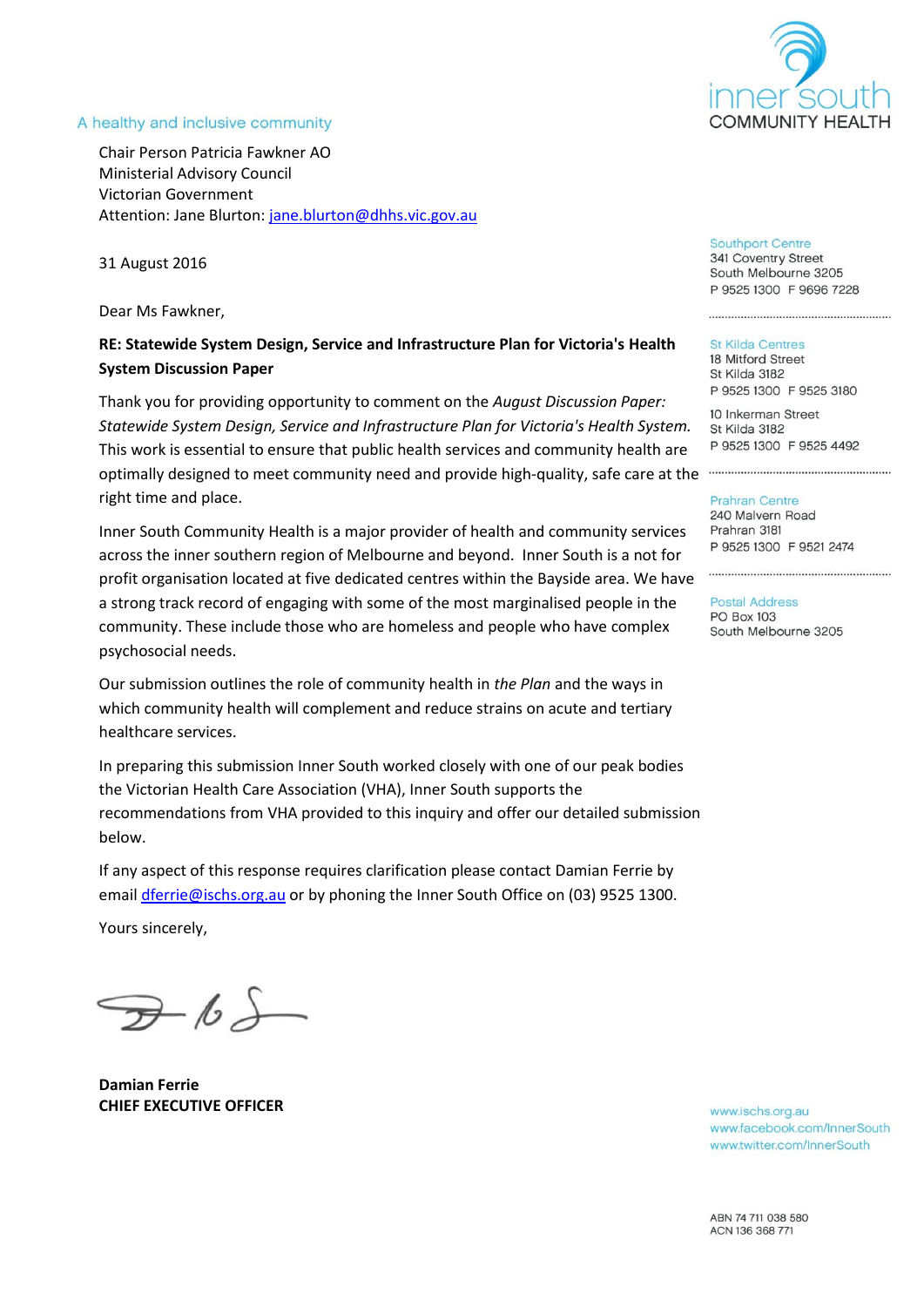# **Inner South Community Health Feedback on the Statewide System Design, Service and Infrastructure Plan for Victoria's Health System Discussion Paper**

# **About Inner South and the Community Health Sector**

Community Health is a key component of the Victorian Health System. The Victorian Government funds over 100 community health services registered under the Victorian Health Act<sup>1</sup>. Some community health services are integrated with acute hospital services or smaller rural health services. Other community health services like Inner South Community Health are not-for-profit proprietary limited (Pty Ltd) companies. Community health provides integrated medical, social and community services in local communities.

Community health services work extensively with governments and other local partners to provide coordinated primary healthcare and social services to meet local needs. Community health plays a critical role in keeping residents well, building community and providing essential care when people become unwell. Community health services work within the social determinants of health model, recognising that real gains in health status can only be achieved when social, environmental, political, cultural and economic factors that contribute to poor health are addressed. This focus on addressing health inequity means that community health services generate significant social, economic and health benefits that flow to both the individual and the broader community<sup>2,3,4</sup>.

Inner South Community Health is a major provider of health and community services across the inner southern region of Melbourne and beyond. We deliver more than 150,000 services each year, spanning pregnancy, childhood, adulthood and seniors. Inner South provides a range of primary health care services including, general practice, oral health, mental health, homelessness and alcohol and drug services. As well as direct service delivery, we engage in community building and health promotion activities to build the health and wellbeing of the local community. We have specialist expertise in engaging high risk and hard to reach groups. Inner South offers health services to all, regardless of a person's ability to pay.

 $\overline{\phantom{a}}$ 

 $1$ The register of registered community health centres described in Section 57D of the Health

Services Act 1988 as amended by the Health Services Legislation Amendment Act 2008.

 $^{2}$  Lomas, Jonathan. "Social capital and health: implications for public health and epidemiology." *Social science & medicine* 47.9 (1998): 1181-1188.

 $3$  Frieden, Thomas R. "A framework for public health action: the health impact pyramid." *American journal of public health* 100.4 (2010): 590-595.

<sup>&</sup>lt;sup>4</sup> Marmot, Michael, and Commission on Social Determinants of Health. "Achieving health equity: from root causes to fair outcomes." *The Lancet* 370.9593 (2007): 1153-1163.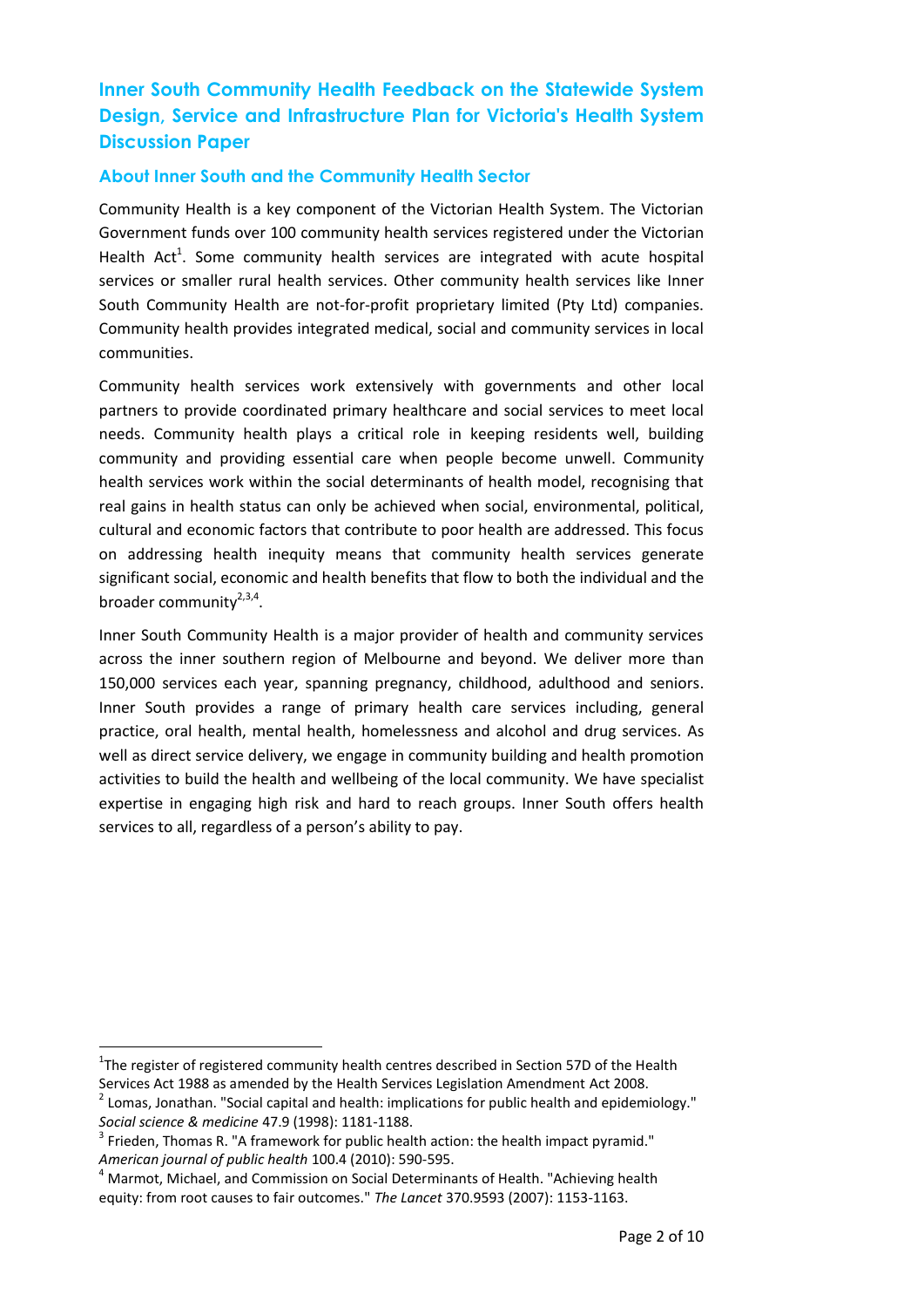# **The role of community health in delivering** *The Plan*

Community Health Services are crucial to achieve the Government's intended outcomes for the health care system's new system design function articulated in *the discussion paper* (see Section: *The Plan*)*.* To meet each outcome community health must be included into the solutions, to ensure person-centred evidence based care, sustainable integrated health services that meet the needs of our communities now and into the future.

Inner South commends the Victorian Government for its increased focus on health service infrastructure planning and that *the Plan* will *take into consideration the future needs of registered community health services.*

There is an important interface between public health and community health with the ultimate aim of providing continuity of care for the whole community and particularly those with complex chronic conditions. Planning and integration of health services is key to empowering consumers to make informed decisions and navigate the health system. This is particularly true for those most vulnerable in our communities including those sleeping rough, living with chronic mental health issues or multiple chronic conditions.

# **1. Are the design, service and infrastructure challenges outlined in the** *discussion paper* **correct? What do you feel are the challenges – now and over the next 20 years?**

The *discussion paper* identifies several key design and service challenges that Inner South is working towards mitigating:

- Changing population and settlement patterns;
- The misdistribution of health services in particular lack of transport connections to appropriate health services, and;
- The lack of clarity of roles and responsibilities across the health system.

Additional challenges Inner South has identified include:

- Increased marketisation and competitive tendering,
- Services are not being provided in place and little scope or funding to support disadvantaged consumers through assertive outreach.

These challenges must be addressed to create an inclusive health service system.

## **Changing population and settlement patterns**

Planning health services to meet changing population growth and settlement patterns is vital. Page ten of *the discussion paper* highlights that there is a rapid growth of population in south-east metropolitan Melbourne, and increasing populations in inner Melbourne due to availability of new residential land. If community health services are not provided with adequate infrastructure and resourcing, this growth could put increasing pressure on existing acute services in these areas. It is critically important to the wellbeing of our communities and the future communities to provide access to high quality, primary and community health services. In order for essential health services to be provided to the new communities it is essential that there is an early allocation and zoning of land for primary and community health services and that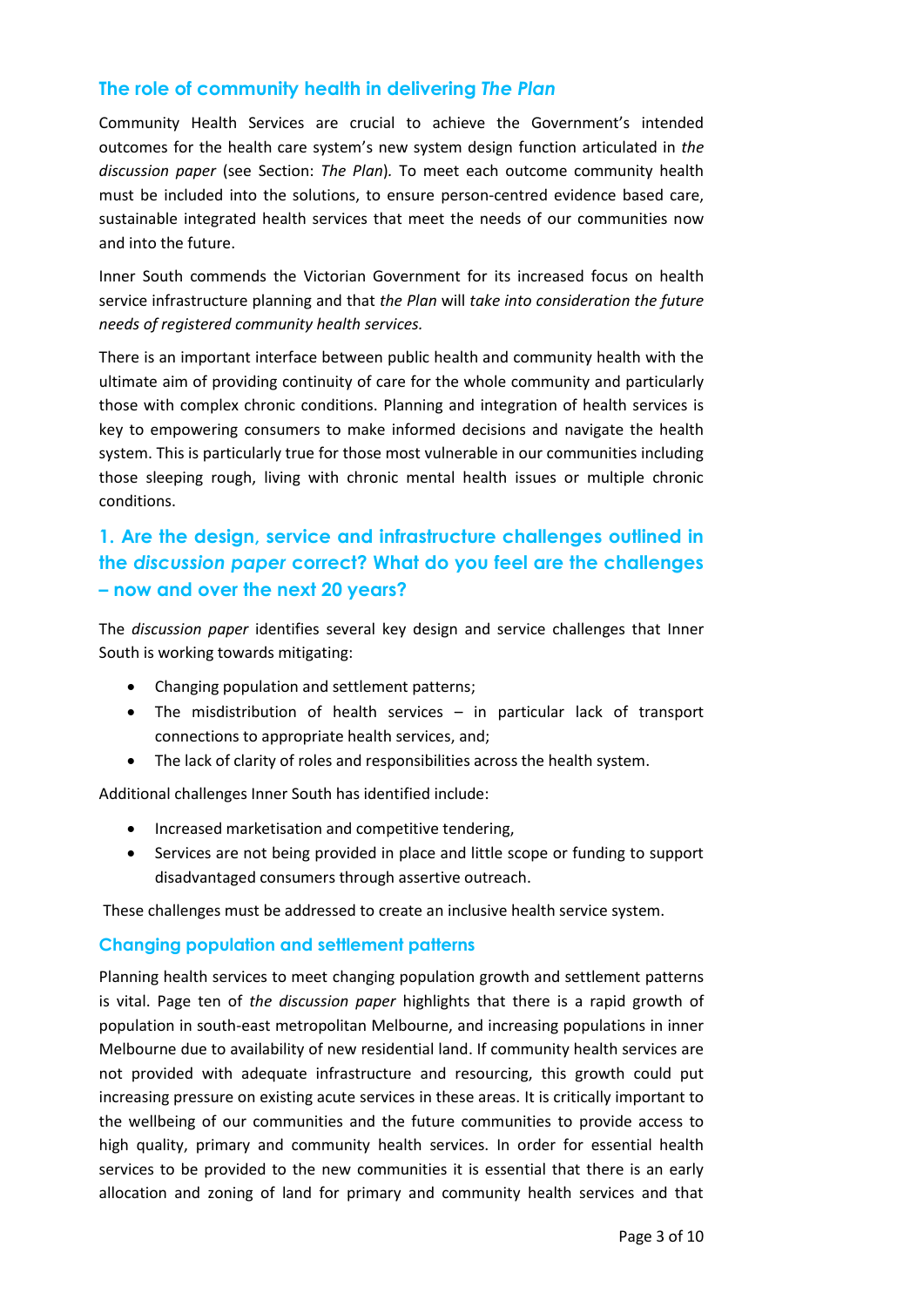funding is allocated within the state government budget for both the capital infrastructure and recurrent funding for community health services. This is particularly important given the high population density foreshadowed.

An example of new residential areas and health planning is Fishermans Bend. Inner South has provided services to the communities of Port Melbourne, South Melbourne and other areas close to the Fishermans Bend Urban Renewal Area for over two decades. The 2050 vision for Fishermans Bend predicts 80,000 residents and 60,000 workers in the high density area. According to benchmarking of GP services alone in Victoria it is suggested that there is one EFT GP per 1,200. This means that over the next 40 years, the Fishermans Bend residents alone could require up to 70 GPs. This is excluding the predicted working population of 60,000. In order to have a healthy and resilient communities, intergraded primary care and community care such as allied health, mental health and outreach programs will be required.

Inner South is aware that increased growth in inner Melbourne is likely to increase the already in demand specialist and acute services in this area. This is in part due to people using acute services for health concerns that can be addressed in community and primary care<sup>5</sup>. This is reflected as a key concern on page 12 of the *discussion paper.*

Community Health works hand in hand with acute services to try and ensure that that people can access the right care, at the right time, and the right place. Community Health services will continue to play a more increased role in improving health literacy, working with consumers to further improve understanding of health service roles and providing more accessible services to meet need. The link between health literacy and better health outcomes is well established<sup>6</sup>. Developing strategies to reduce the effects of low health literacy on health outcomes warrants the attention of policymakers, clinicians, and the community.

Inner South recently received a grant from the South Eastern Melbourne Primary Health Care Network to increase access to after-hours community health services such as GP, allied health, case management, and dental, further funding of community health to provide these services at times that best suit our communities may help relieve pressure on acute specialist services.

## **Mal-distribution of health services and the important role of transport**

Our experience working with communities in the Inner South of Melbourne shows that geography can be a significant barrier to accessing health services, even within inner urban areas. Therefore it is essential that primary and community health services are located within these urban areas, close to shopping areas and other amenities, to ensure so that they are accessible to all within the community. It is also essential that the community has access to secondary and tertiary health care through good public transport links to the services provided by acute and specialist services. It is worth highlighting the fact that our community research in Port Melbourne has

 $\overline{\phantom{a}}$ 

<sup>5</sup> Medew J and Spooner R, *Worried parents swamp emergency departments with coughs and colds August 2016*(The Age) Accessed August 14 : [http://www.theage.com.au/victoria/worried](http://www.theage.com.au/victoria/worried-parents-swamp-emergency-departments-with-coughs-and-colds-20160707-gq0y56.html)[parents-swamp-emergency-departments-with-coughs-and-colds-20160707-gq0y56.html](http://www.theage.com.au/victoria/worried-parents-swamp-emergency-departments-with-coughs-and-colds-20160707-gq0y56.html)

 $^6$  Berkman ND, Sheridan SL, Donahue KE, Halpern DJ, Crotty K. Low Health Literacy and Health Outcomes: An Updated Systematic Review. Ann Intern Med. 2011;155:97-107.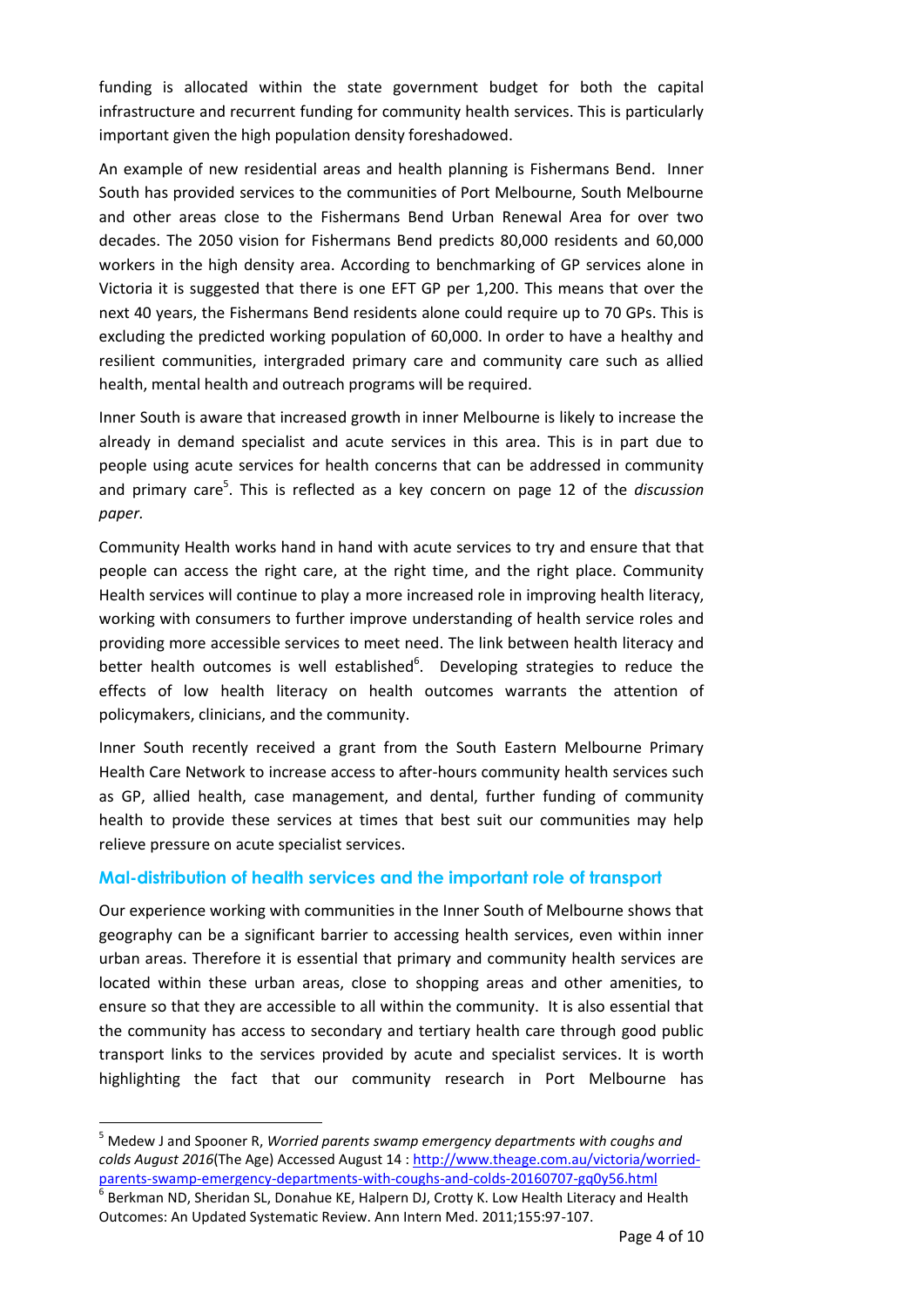demonstrated that residents of this area do not currently enjoy good public transport links to the Alfred Hospital and other acute services. This will only increase as population grows in these areas so planning transportation links to health services will be critical.

Point four of *Mal-distribution of health services* highlights lack of access to local health services for many Victorians. Community Health services, like Inner South work to ensure that people can access to health services locally. Our services are universal and aim to provide more services after-hours to continue to meet need. Inner South recognises the issue of providing health services to growth corridors and the unnecessary cost and inconvenience for consumers in these areas who have to travel to access health care. Inner South currently provides some services to the Bayside area and Cheltenham. We are working to increase our services and access to the local community. Funding for community and primary health care in growth areas to respond to need is critical to prevent additional pressure on health services which consumers are currently required to travel to.

## **Roles and responsibilities across the system are not always clear**

The discussion paper states that because *the Victorian health system does not have a formal role delineation framework, health services are semi-autonomous and make decisions independent of the system need and benefit with little guidance from the Victorian Government Departments.* 

The paper goes on to explore possible outcomes from this system structure, including the negative *impacts of duplication of services resulting in increased cost and decreased efficiency and ; individual health services unnecessarily competing with each other for highly specialised services*.

The King's Fund Report states the current balance of devolved decision making needs to be adjusted to limit these negative impacts<sup>7</sup>. It is important to consider the current driver of marketisation in community and public health care. Particularly given that marketisation may compromise sector collaboration, highlighted as goal two of *the discussion paper*.

To provide high quality human services, there needs to be a wide diversity of services delivered to the client in a joined-up, integrated manner. This may include access to acute, primary, aged care, community services, the justice system and disability services. Collaboration is inherent to these services being delivered in an integrated way to meet consumer needs (the risk of a highly competitive environment is that services do not invest in collaborative practice as there is no incentive to do so).

Indeed, this environment may actively provide disincentive for services to work together, particularly in the not-for-profit sector as organisations look to increase growth and their market share. There may be a fundamental contradiction in overlaying notions of competition and contestability with human service sector which requires high levels of collaboration and partnership. Careful consideration of how integration and collaboration will be supported in a market driven model is required to ensure high quality human services.

 $\overline{a}$ 

<sup>7</sup> Ham C, Timmins N, The Kings Fund *Managing health services through devolved governance: A Perspective from Victoria, Australia* (2015) United Kingdom.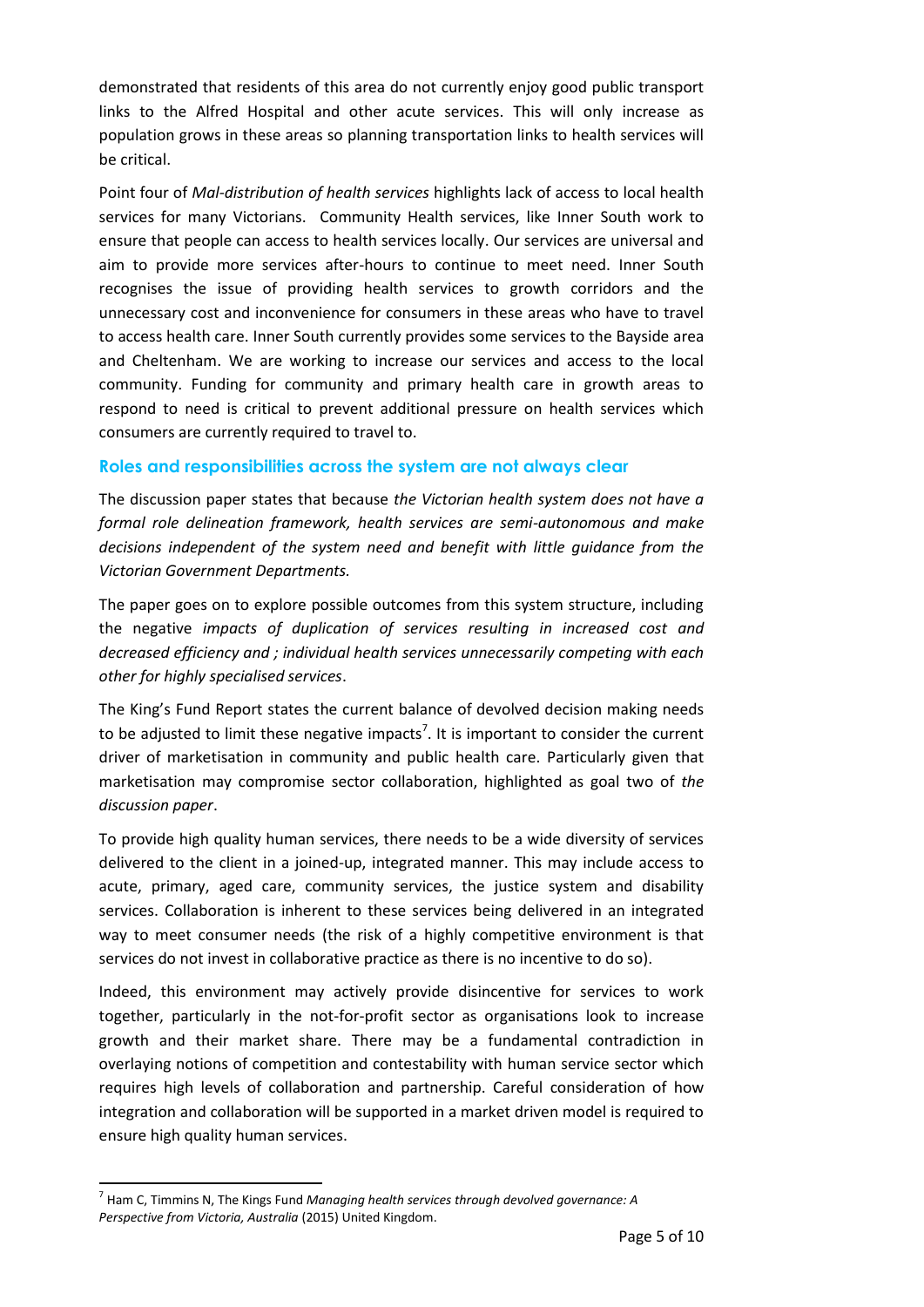#### **Continuity of care for those most marginalised in our community**

Our experience is that disadvantaged clients find it difficult to independently seek services without the support of trained outreach clinicians and staff. Building relationships is at the core of working with these clients and is essential in the delivery of high quality, integrated services. Many community services are based on an outreach model. Funding for assertive outreach is essential to ensure that those most vulnerable in the community are actively sought out so that they can have access to health and human services. Joined-up and integrated primary and community health services are needed for continuity of care for vulnerable consumers.

There is often a higher acuity need in those experiencing homelessness and other forms of disadvantage, this means these people are frequently accessing emergency departments and tertiary care<sup>8</sup>. Community Health and outreach services are key to addressing the needs of homeless and people living with disadvantage. Community Health and outreach works with people to recognise issues early, and refer people to the appropriate services, reducing the need for acute services.

# **Can competitive tendering and contestability create efficiency and productivity without a reduced quality of care?**

Inner South supports efficiency and productivity and sees this as an important aspect of service delivery and planning future services. As indicated on Page 14 of *the discussion paper* fragmentation of services can lead to *duplication of services resulting in increased cost and decreased efficiency*. This can be a result of increased competitive tendering and contracting (CTC) which may also reduce the quality of care provided and further fragment health service delivery.

It is clear is that when individual organisations use profit as their only motive, in a system that promotes competition above all else, there can be perverse market outcomes that impacts most markedly on those most marginalised in our community.

Demonstrated evidence of these perverse outcomes can be seen in the gross abuses of the Vocational Education and Training (VET) sector<sup>9</sup>. This includes a reduction in quality of services and disproportionate impacts on vulnerable and marginalised  $people^{10}$ .

When looking to address *duplication of services resulting in increased cost and decreased efficiency* one needs to consider the impacts of competitive tendering throughout the sector. Looking at the impact internally on community sector organisations, and on relationships in the sector, with government and with the communities served.

 $\overline{\phantom{a}}$ 

 $8$  Moore, G., Gerdtz, M., & Manias, E. (2007). Homelessness, health status and emergency department use: An integrated review of the literature. Australasian Emergency Nursing Journal, 10(4), 178-185.

<sup>9</sup> Victorian Government, Mackenzie, B & Coulson, N, (July 2015) *Vocational Education and Training Funding Review: Issues Paper* Accessed 19/07/2016 : www.**education**.**vic**[.gov.au/Documents/about/department/VET\\_](http://www.education.vic.gov.au/Documents/about/department/VET_Funding_Review.pdf)**Funding**\_**Review**.pdf

<sup>10</sup> Victorian Government, Department of Education and Training (May 2015) *review of quality Assurance in Victoria's VET System* Accessed 19/07/2016:

<http://www.education.vic.gov.au/Documents/training/learners/vet/reviewQAreport.pdf>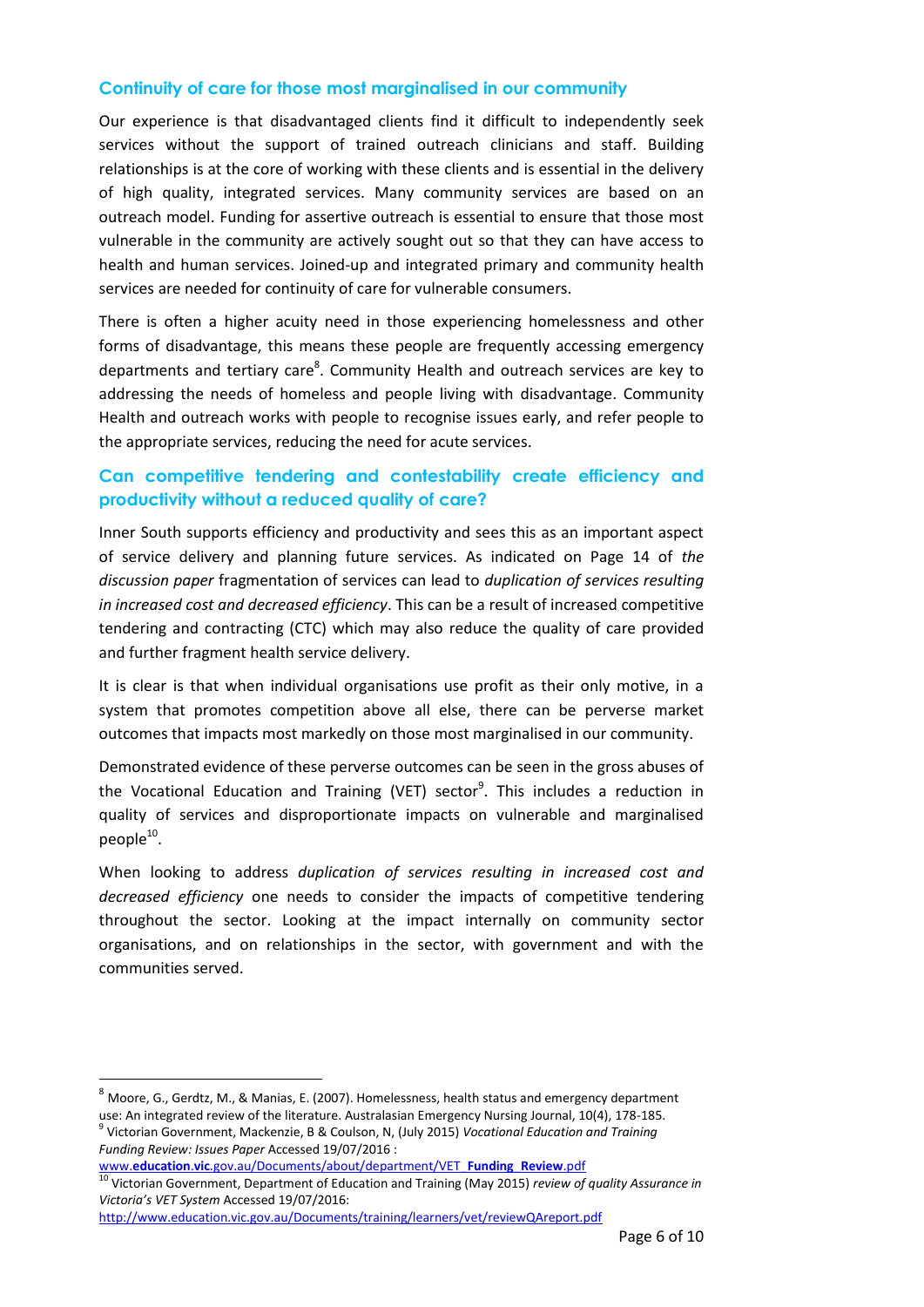# **2. Are the system design principles the right ones? If not, what are the alternatives?**

Inner South Community Health broadly supports the system design principles described in *the discussion paper*. Inner South notes that whilst reference is made to *the Health 2040 guiding principles*, the principles laid out in *the paper* seemingly have no link to these rather focusing on mainly acute service provision, and system technical specifications. These principles should reflect the whole health system, ensuring they reflect a person-centred approach in line with *the Health 2040 guiding principles.*

The second principle refers to delivering services outside the hospital setting where possible. Community health will have a significant role here, working with people to ensure they receive the right care, in the right place and the right time.

There is strong correlation between inadequate health care in community and primary care settings and increased hospitalisations and mortality rates, particularly in older patients<sup>11</sup>. A coordinated approach across a wide range of community services is required to better meet the needs of these people, both in terms of preventing hospitalisation and better supporting consumers following hospitalisation for an acute  $illness<sup>12</sup>$ .

An enhanced focus on primary health care within the community could prevent inefficient costs and spending in tertiary care and create a healthier Australian community. Recognising the role community health plays in providing high quality health care will be essential in delivering principle two of *the Plan.* 

# **3. Are there any design, service and infrastructure planning features in other health systems (in Australia or Overseas) that you think should be considered in Victoria?**

Inner South supports the use of the *World Health Organisation: Health in all Policies Framework<sup>13</sup>* . Health in All Policies is about promoting healthy public policy and planning acknowledging that health is not merely the product of health care provision, but is influenced by a wide range of social, economic, political, cultural and environmental determinants of health. Actions to address complex, multi-faceted issues like preventable chronic disease and health care provision require joined-up policy and planning responses. This has been well implemented by the Government of South Australia for a local example. A strategic direction on health and healthy communities would work to drive planning for Victoria to achieve better health outcomes for the community.

## **Co-design and strong governance**

 $\overline{\phantom{a}}$ 

Inner South sees this as a central strategic direction for service and infrastructure planning not acknowledging the critical role community must play in decision making

 $^{11}$  Bradshaw, et al., (2013). Six-month outcomes following an emergency hospital admission for older adults with co-morbid mental health problems indicate complexity of care needs. *Age and Ageing, 42*, 582-588.

<sup>12</sup> Imison, et al., (2012). *Older people and emergency bed use: exploring variation*. The Kinds Fund.

<sup>13</sup> World Health Organisation (WHO) *Health in All Policies. Helsinki Statement: A Framework for Country Action* (2014) Accessed 23/06/2017:

<http://www.who.int/healthpromotion/frameworkforcountryaction/en/>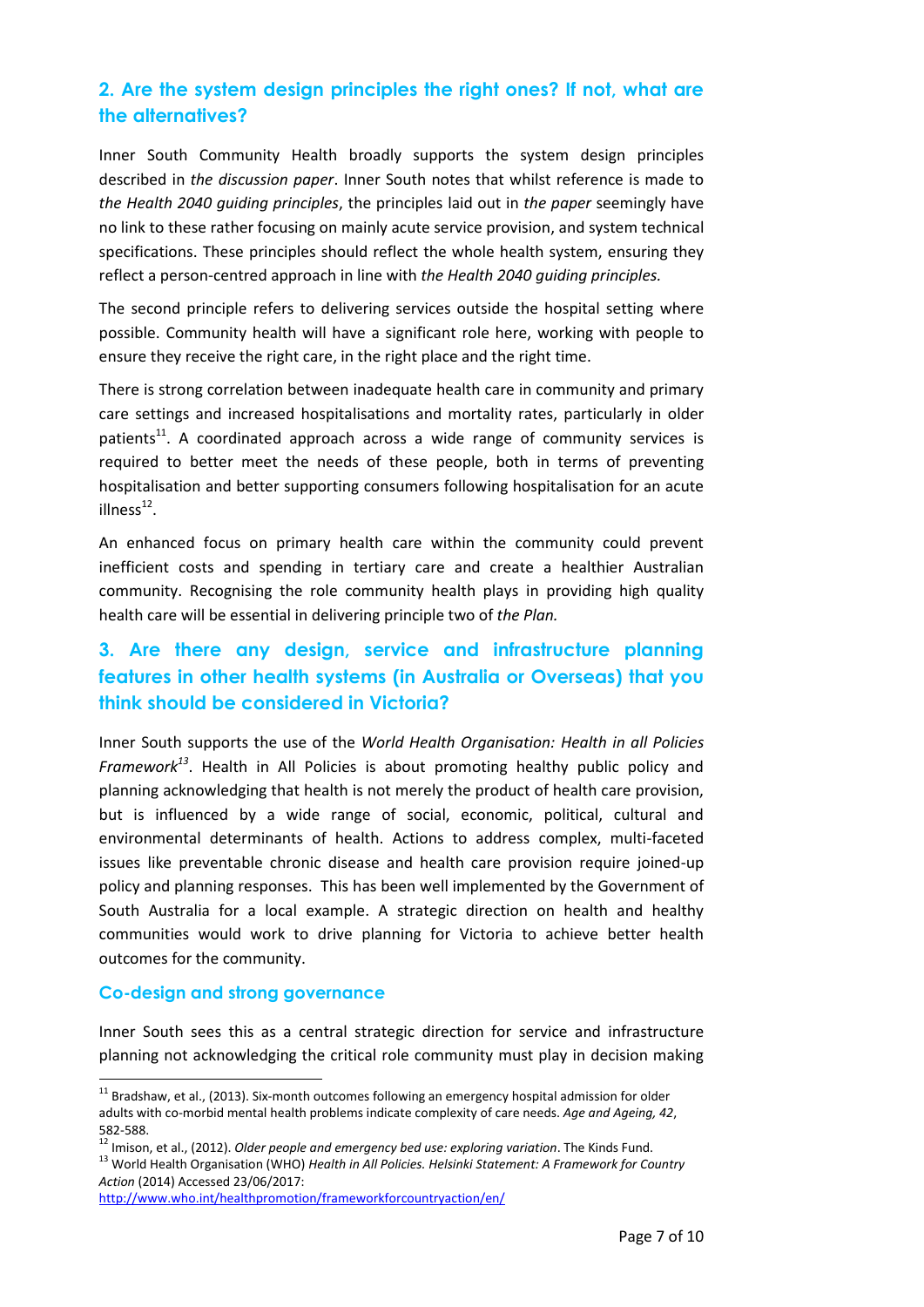and governance. Inner South strongly recommends more detailed discussion of governance structures that enable people to engage in decision-making and have influence over the development of the area. The benefits of co-design and community involvement in planning is well documented with evidence suggesting more innovative and appropriate solutions are often developed when all stakeholders are involved $^{14}$ .

The Victorian Government and the Victorian Community Sector often work together to co-design and implement evidence-based public policy. Evidence is freely shared between Government and the community sector to learn and create good public policy. This results in systemic change to continue to meet community needs and provide better outcomes. There is an important link between service provision and advocacy where organisations learn from their service experience allowing them to advocate on policy issues that directly impact the communities they serve.

There is immense strength that can be drawn from working with community led organisations. Community led organisations are an asset when looking at system planning adaptability as discussed on page 14 of *the discussion paper.* Working with the community means Inner South can address present challenges as identified by our clients, and provide agile, purpose built solutions, within the social determinants of health framework. Inner South maintains a long-term sector vision and ensures our services are relevant and accessible.

### **Social impact bonds**

One method of providing innovative solutions and efficiencies in the human service sector may be social impact bonds (SIB). Social impact bonds are contracts with the public sector providers in which a commitment is made to pay for improved social outcomes that result in public sector savings. The Victorian Government is currently trailing SIB in drug and alcohol treatment programs and young people transitioning from Out of Home Care<sup>15</sup>. It is worth watching for the evaluation and outcomes of this trial when looking at human service sector reform.

## **Closing remarks**

 $\overline{\phantom{a}}$ 

Supporting the community sector to provide integrated human services and planning for these services is critical to ensure better outcomes for the Australian community. Inner South Community Health looks forward to seeing the draft Plan and providing further comments and would be more than happy to discuss our submission further.

## **Inner South Community Health Service**

<sup>14</sup> Mitchell, V., Ross, T., May, A., Sims, R., & Parker, C. (2015). *Empirical investigation of the impact of using co-design methods when generating proposals for sustainable travel solutions*. International Journal of CoCreation in Design and the Arts CoDesign

<sup>15</sup> Victorian Government (July 2016) Media Release: *Social Impact Bonds to Address Disadvantage*  <http://www.premier.vic.gov.au/social-impact-bonds-to-address-disadvantage/>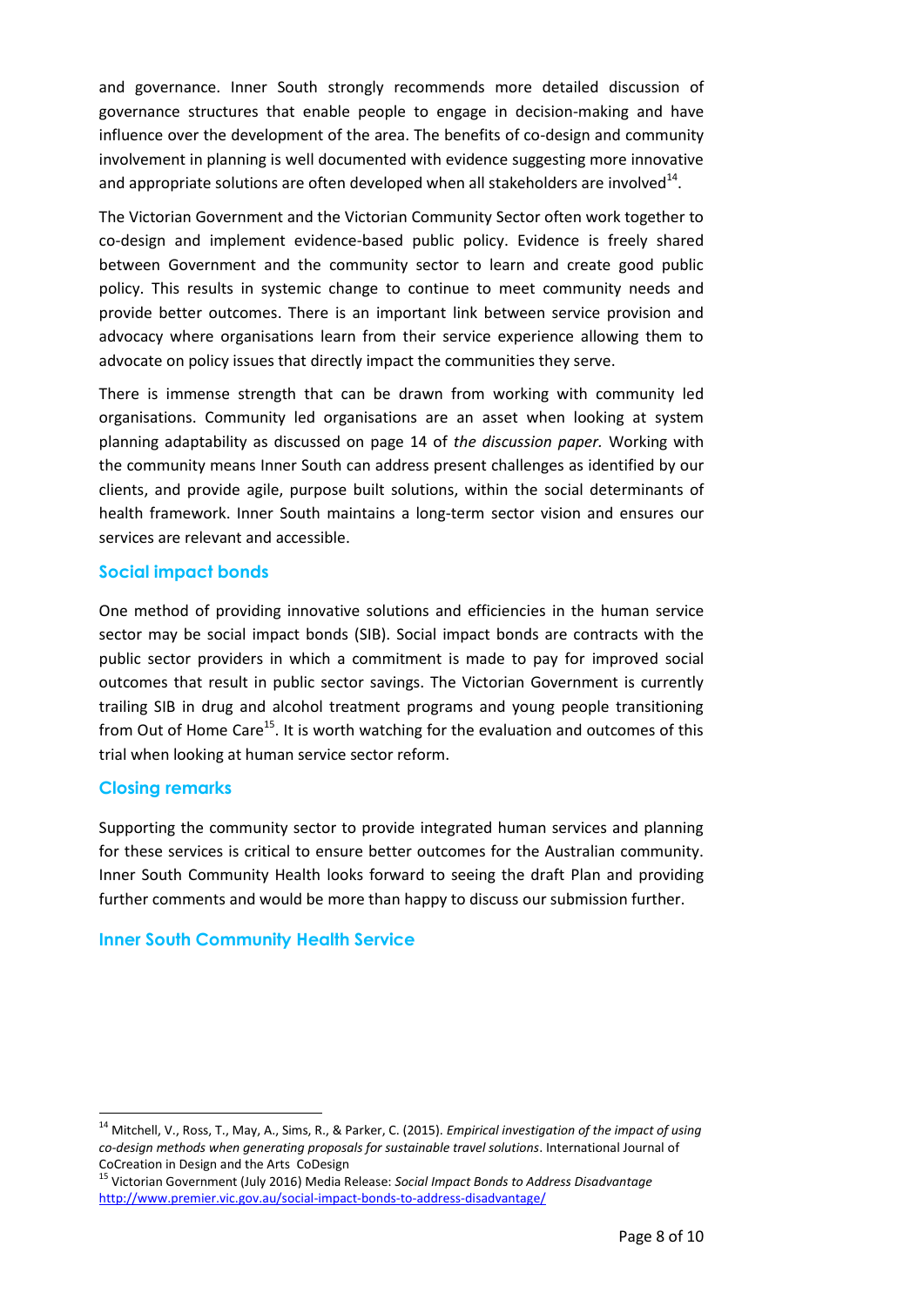#### **References**

Australian Commission on Safety and Quality in Health Care (ACSQHC). Australian Charter for Health care rights. Sydney :ACSQHC, 2008

Australian Parliament House of Representatives. Standing Committee on Family and Community Affairs. (1998). *What price competition? : a report on the competitive tendering of welfare service delivery*. [Canberra]

Berkman ND, Sheridan SL, Donahue KE, Halpern DJ, Crotty K. Low Health Literacy and Health Outcomes: An Updated Systematic Review. *Ann Intern Med*. 2011;155:97-107.

Bradshaw, et al., (2013). Six-month outcomes following an emergency hospital admission for older adults with co-morbid mental health problems indicate complexity of care needs. *Age and Ageing, 42*, 582-588.

Frieden, T R. *A framework for public health action: the health impact pyramid*. American journal of public health 100.4 (2010): 590-595.

Ham C, Timmins N, The Kings Fund *Managing health services through devolved governance: A Perspective from Victoria, Australia* (2015) United Kingdom.

Imison, et al., (2012). *Older people and emergency bed use: exploring variation*. The Kinds Fund.

Lomas, J. *Social capital and health: implications for public health and epidemiology.*  Social science & medicine 47.9 (1998): 1181-1188.

Marmot, Michael, and Commission on Social Determinants of Health. *Achieving health equity: from root causes to fair outcomes.* The Lancet 370.9593 (2007): 1153-1163.

McDonald, J. (2002), *Contestability and social justice: The limits of competitive tendering of welfare services*. Australian Social Work, 55: 99–108.

Medew J and Spooner R, *Worried parents swamp emergency departments with coughs and colds August 2016*(The Age) Accessed August 14: [http://www.theage.com.au/victoria/worried-parents-swamp-emergency](http://www.theage.com.au/victoria/worried-parents-swamp-emergency-departments-with-coughs-and-colds-20160707-gq0y56.html)[departments-with-coughs-and-colds-20160707-gq0y56.html](http://www.theage.com.au/victoria/worried-parents-swamp-emergency-departments-with-coughs-and-colds-20160707-gq0y56.html)

Mitchell, V., Ross, T., May, A., Sims, R., & Parker, C. (2015). *Empirical investigation of the impact of using co-design methods when generating proposals for sustainable travel solutions*. International Journal of CoCreation in Design and the Arts CoDesign

Moore, G., Gerdtz, M., & Manias, E. (2007). Homelessness, health status and emergency department use: An integrated review of the literature. *Australasian Emergency Nursing Journal*, 10(4), 178-185.

Productivity Commission 1996 *Competitive Tendering and Contracting (CTC) by Public Sector Agencies* Canberra

Victorian Health Services Act (1988)\* *(Section 57D of the Health Services Act 1988 as amended by the Health Services Legislation Amendment Act 2008.)*